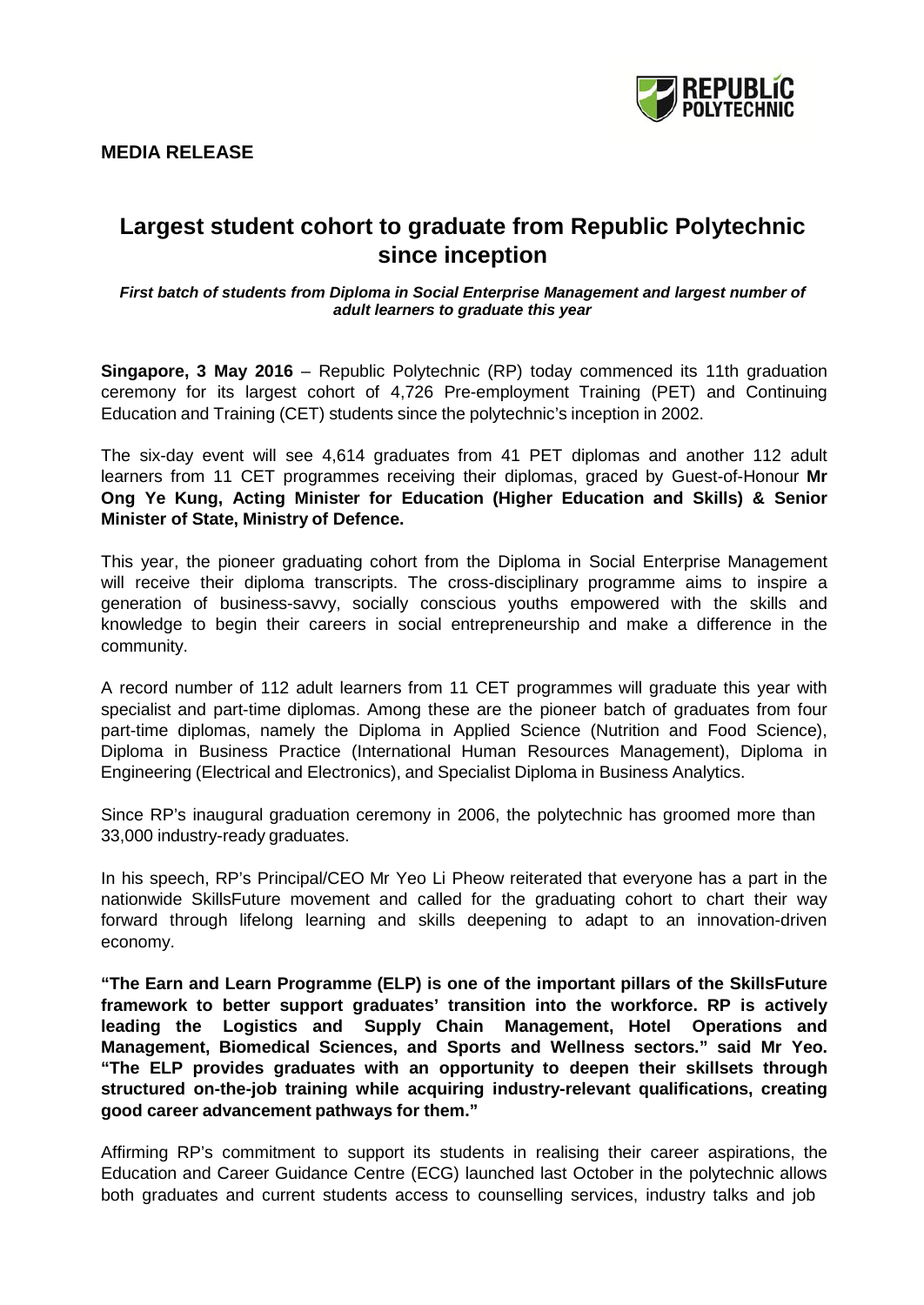

recruitment fairs. **Mr Yeo said, "RP's trained ECG counsellors and new Career Centre are also open to alumni to help them make informed decisions when choosing their career paths even after graduation. We place great emphasis in providing our graduates with support and guidance, and hope they tap on this platform as they strive towards their career aspirations."**

This year, top-performing students were also recognised for their outstanding all-rounded achievements. They include the following:

# **BOARD OF GOVERNORS AWARD FOR THE MOST OUTSTANDING GRADUATE OF THE YEAR**

Arvind Kumar Pillai from the School of Engineering received the *Board of Governors Award* this year for his exceptional achievements in his studies and extra-curricular activities.

#### **NGEE ANN KONGSI AWARD**

Susanti from the School of Applied Science received the *Ngee Ann Kongsi Award*, which is presented to the most distinguished graduate of the year who has excelled academically in their studies.

## **LEE KUAN YEW AWARD**

Ahmad Firdaus Mustafa Bin Zainuddin and Raziq Ikhmal Bin Abdul Latif from the School of Applied Science and Arvind Kumar Pillai from the School of Engineering received the *Lee Kuan Yew Award for Mathematics and Science* for their excellent performance in mathematics and science modules, and their good overall academic performance during their studies at the polytechnic.

## **TAY ENG SOON GOLD MEDAL**

Jacob Toh from the School of Hospitality received the *Tay Eng Soon Gold Medal*, which is presented to the most outstanding graduate who has advanced from the Institute of Technical Education.